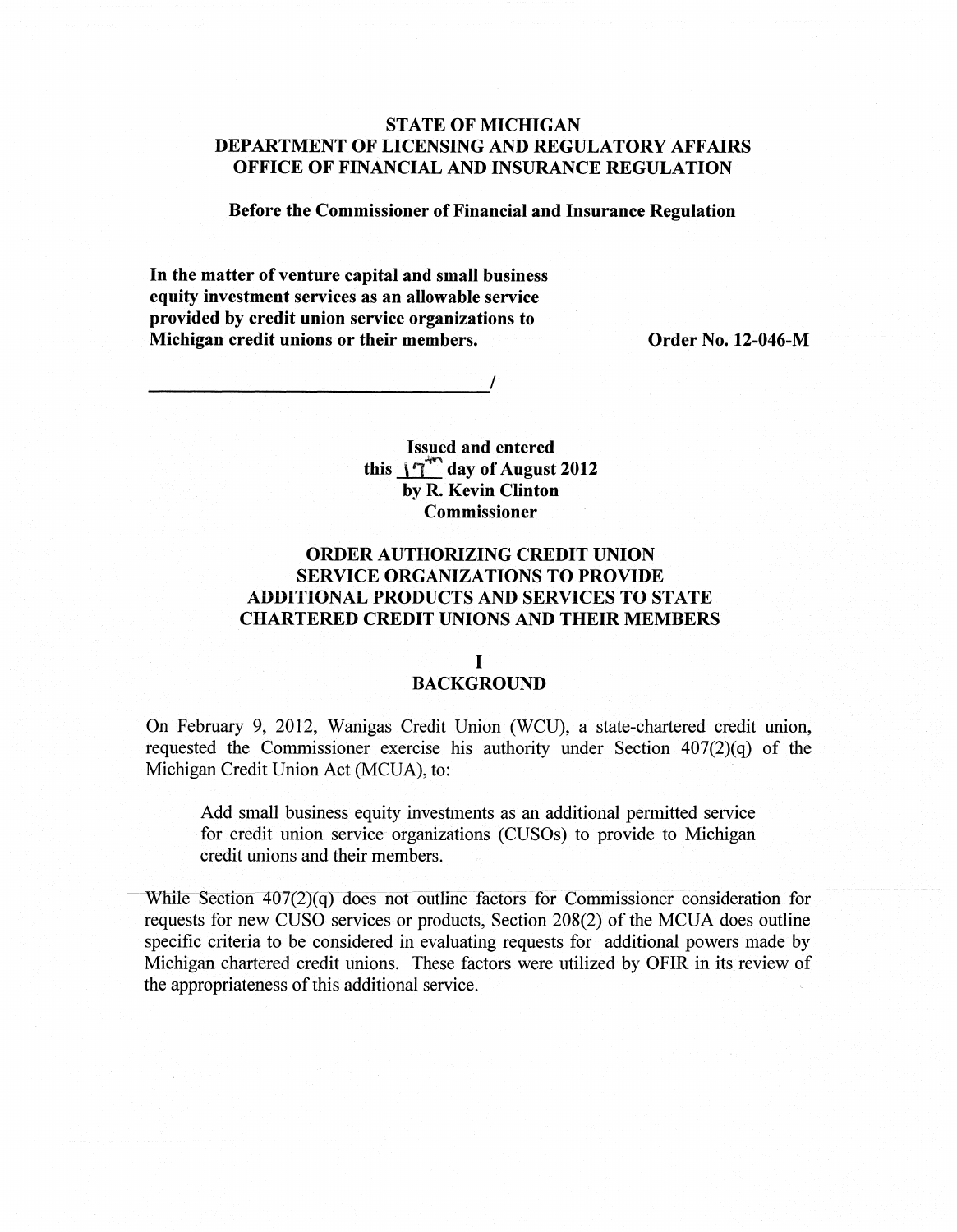Order No. 12-046-M Page 2

#### II **ISSUES**

The principal issues are:

- 1. Whether the Commissioner is authorized under Section 407(2)(q) of the MCUA to grant additional service powers to CUSOs?
- 2. Taking into consideration the factors listed in Section 208(2) of the MCUA, are the additional services to be offered by CUSOs warranted?

#### **III ANALYSIS**

#### Authority for granting additional powers

Section  $401(2)(gg)$  of the MCUA provides the authority for Michigan credit unions to organize, invest in, or loan money to 1 or more CUSOs that engage primarily in providing 1 or more of a list of services provided in sections 407(2)(a) through (p). The services provided in (a) through (p) do not include small business equity or venture capital fund investment services. Under Section  $407(2)(q)$  of the MCUA, the Commissioner may authorize CUSOs to provide additional products and services to Michigan credit unions and their members:

(2) Subject to Section (3), a domestic credit union may organize, invest in, or loan money to 1 or more credit union service organizations that engage primarily in providing 1 or more of the following products or services to credit unions or their members:

\* \* \*

(q) If approved by the commissioner, any other product or service.

MCL 490.407(2)(q).

#### Factors considered

While not directly applicable to a request for additional services for a CUSO made pursuant to Section 407(2)(q), Section 208(2) of the MCUA specifies factors the Commissioner shall consider in making a determination as to a request for additional powers made by a state-chartered credit union:

In acting under subsection  $(1)$ , the commissioner shall consider the ability of the domestic credit unions to exercise the additional power in a safe and sound manner, the authority of the domestic credit unions under state or federal law or regulation, the powers of other competing entities providing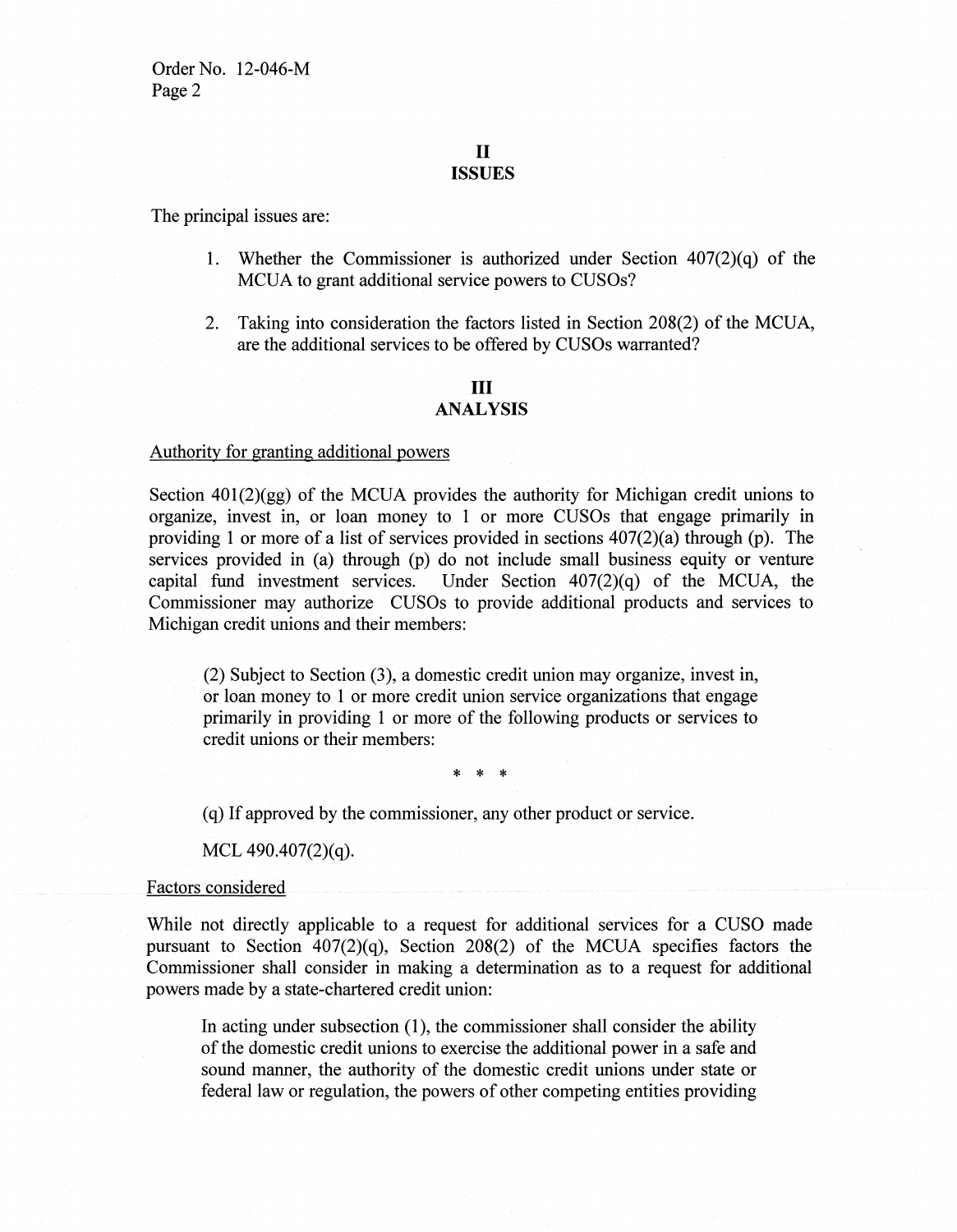### Order No. 12-046-M Page 3

financial services, and any specific limitations on domestic credit union powers contained in this act or in any rules or other law of this state.

These Section 208(2) factors are instructive and form the basis for the analysis of the request that is the subject of this order.

#### Safety and soundness

The proposed additional service would allow state-chartered credit union (SCU) investment in CUSOs that provide investment administration and other services related to small business equity or venture capital funding. The existing investment limitations and regulatory requirements found in sections  $401(2)(gg)$  and  $407$  of the MCUA would continue to apply. Aggregate cash outlay to all CUSOs, including loans and equity investment, would remain limited to 6% of total assets of an SCU, without prior Commissioner approval, and at no point could exceed 12% of total assets. Additional limitations imposed would include: (1) an investment could not exceed 10% of SCU net worth in equity investment-related CUSOs, (2) concentration limitations of 20% of net worth at the CUSO level, and (3) an officer or director of a state-chartered credit union with an ownership interest or an investment in a CUSO shall not hold an equity position in any small business financed by that CUSO under this additional investment authority. Additional requirements included in this order will ensure appropriate regulatory and credit union risk management oversight.

#### Authority of state-chartered credit unions

Section  $401(2)(gg)$  authorizes SCUs to invest in CUSOs that provide products and services to credit unions or their members. Section 407(2) provides a specific list of products and services authorized and Section 407(2)(q) provides the Commissioner the authority to approve additional products and services under this category.

The MCUA does not specifically authorize SCUs to offer small business equity and venture capital fund management and investment services to its members.

#### **Competition**

Authorizing domestic credit unions to invest in CUSOs providing small business equity and venture capital fund management and investment services will better enable SCUs to compete with non-credit union depository institutions.

SCUs compete with domestically chartered non-credit union depositories, and those competitors have the authority to directly enter into equity fund investments including Michigan Savings Banks under MCL 487.3405, and Michigan Banks under MCL 487.14305. While federal credit unions do not have this authority, credit unions chartered in other states do have the power to make these types of investments directly. An example of such authority is provided to Iowa chartered credit unions under ICL 533.304.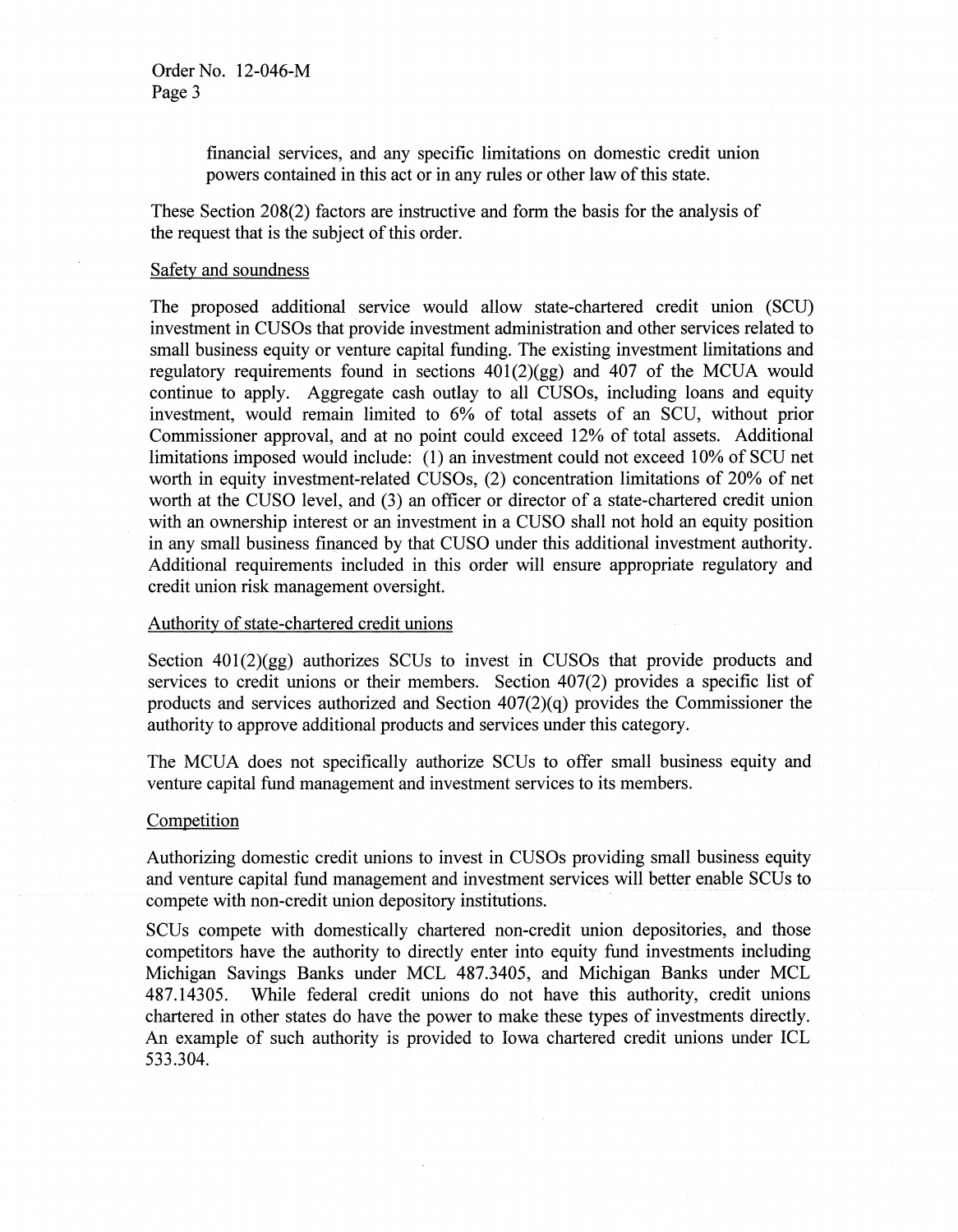#### Specific limitations

There is no specific provision in the MCUA establishing any limitation on small business equity or venture capital fund investments. Implementation of this additional authority includes specific application of existing aggregate credit risk exposure limitations found within the MCUA, CUSO investment limitations and equity fund investment limitations on this activity found within the Michigan Bank Act and Savings Bank Act.

#### **IV**

### **FINDINGS OF FACT**

Based upon the foregoing considerations, it is found that:

- **1.** Small business equity and venture capital fund investment administration and services provided by CUSOs are appropriate and necessary in order for domestic credit unions to compete with other providers of financial services in this state.
- 2. CUSOs have the ability to offer the additional services in a safe and sound manner and state-chartered credit unions are subject to limitations and controls sufficient to ensure that any investment in CUSOs offering such additional services is exercised in a safe and sound manner.

### **V CONCLUSIONS OF LAW**

Based upon a review of applicable laws, it is concluded that:

- 1. Pursuant to Section  $407(2)(q)$  of the MCUA, the Commissioner may authorize additional products and services provided by CUSOs to credit unions or their members.
- 2. Pursuant to Section 208(2) of the MCUA, it is necessary and proper for CUSOs to offer small business equity and venture capital investment administration and related services to its member credit unions and their respective members.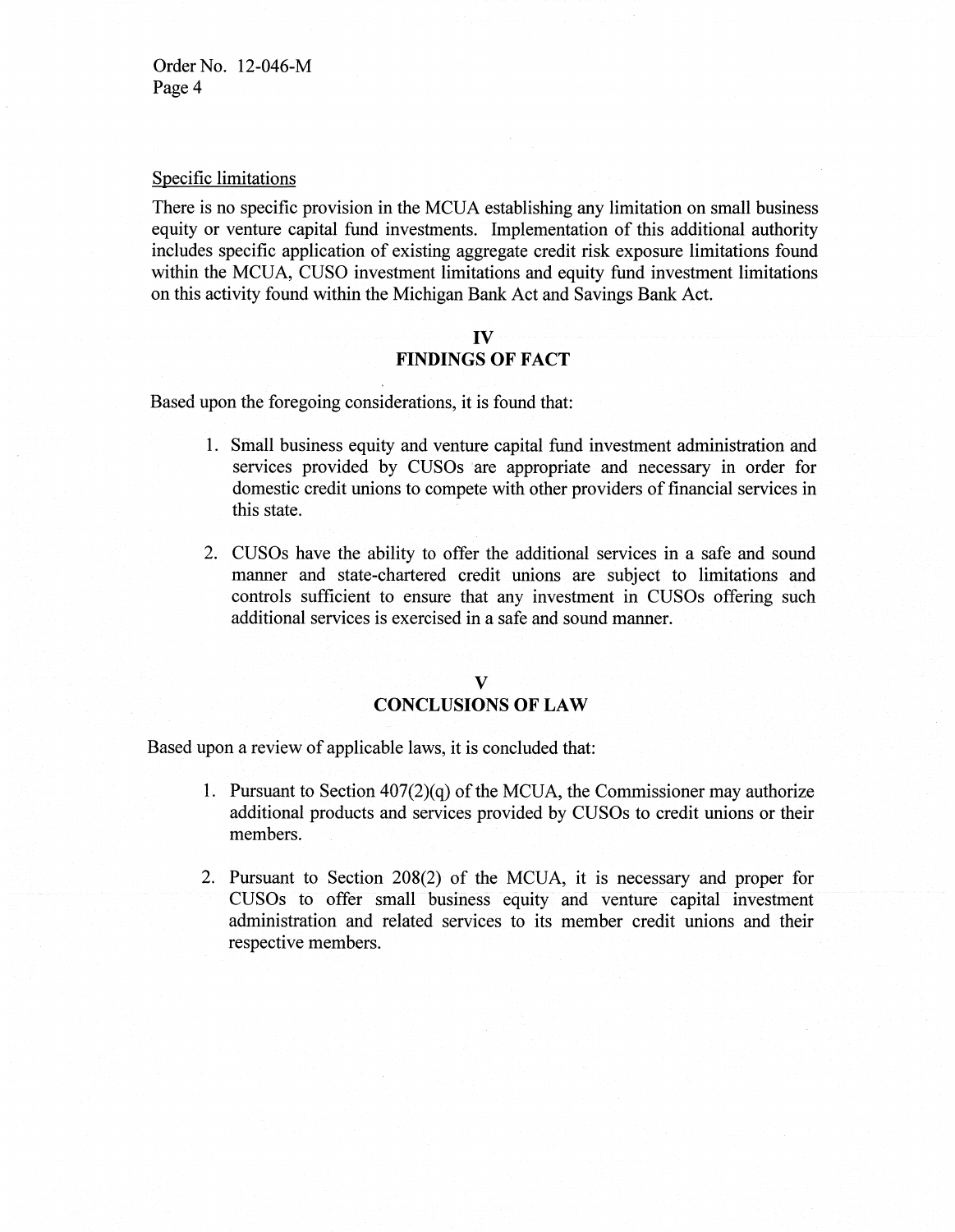### **VI ORDER**

Therefore, it is ORDERED that services authorized for credit union service organizations under Section  $407(2)$  of the MCUA shall include the following:

- 1. Investment administration and other services related to small business equity interests or venture capital fund investments under the following conditions:
	- A. The target small business for a specific equity investment: (i) is a member of at least one of the credit unions with an ownership or investment interest in the credit union service organization providing the investment services, (ii) has its principal office in Michigan and (iii) has either more than one-half of its assets within this state or more than one-half of its employees employed within the state.
	- B. Any venture capital fund established or funded by the CUSO agrees to provide an amount equal to at least fifty-one percent of its available funds to member small businesses having their principal offices within this state and having either more than one-half of their assets within this state or more than one-half of their employees employed within this state.
	- C. A state-chartered credit union's aggregate investment in a CUSO offering small business equity and venture capital investment services shall not exceed 10% of the credit union's net worth.
	- D. An officer or director of a state-chartered credit union with an ownership interest or an investment in a CUSO shall not hold an equity position in any small business financed by that CUSO under this additional investment authority.
	- E. Aggregate state-chartered credit union risk exposure through all funding sources, loans or investments, to any entity or group of related entities does not exceed 25% of net worth.
- 2. The investing state-chartered credit union must:
	- A. Fulfill all provisions of Sections 401(2)(gg) and 407(3) through 407(7) of the MCUA.
	- B. Require periodic reporting monitoring compliance with the criteria established above for each small business equity interest or venture capital fund investment.
	- C. Ensure accurate reporting of the CUSO within NCUA's 5300 reporting requirements.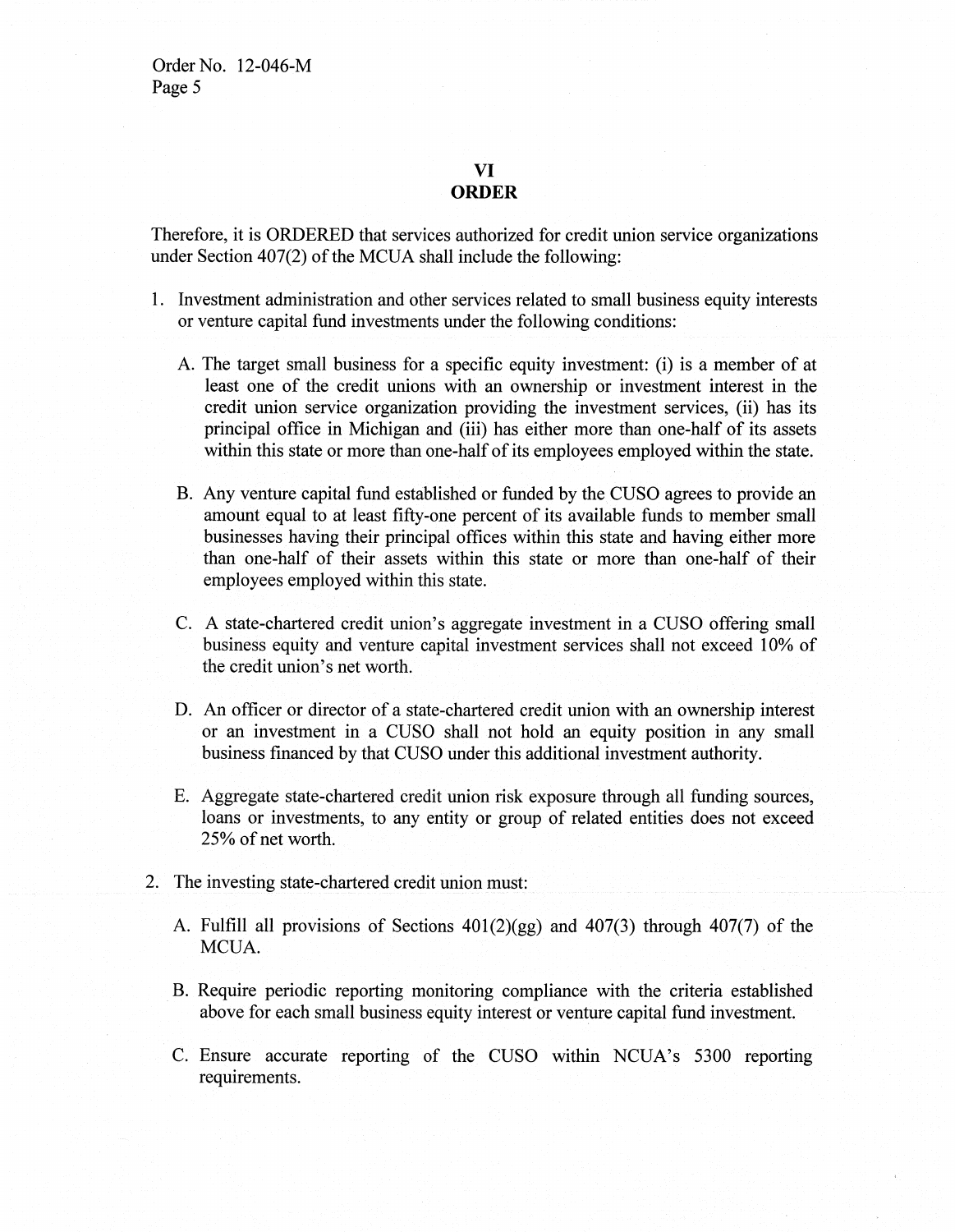- D. Ensure the credit union service organization has enacted and complies with policy guidelines for obligations outstanding, including at a minimum:
	- 1. Limits on the CUSO's exposure to no more than fifty percent of its total capital and surplus in any obligor or group of interrelated obligors.
	- i. Acceptable types of entities into which equity investment may be funded.
	- iii. Acceptable business activities of entities into which investments may be funded.
	- iv. Acceptable geographic area in which an entity's principal place of business must be located.
	- v. Acceptable concentration risk guidelines, relative to net worth, that may be invested by: (1) industry, (2) geographic regions, (3) collateral and (4) any other material exposure factor.
	- vi. Required qualifications and experience of personnel involved in making and administering equity investments.
	- vii. Required origination and ongoing periodic underwriting analysis, including specific due diligence standards relating to periodic financial statements, credit reports, tax data, environmental impact assessments, industry average comparisons and other data that may be necessary to analyze the entity's history and experience.
	- viii. Required periodic market value analysis of all equity positions held.
- 3. For the purpose of this authority, the following definitions apply:
	- A. Equity Interests means limited partnership interests and other equity investments in which liability is limited to the amount of the investment, but does not mean general partnership interests or other interests involving general liability. Equity interests may include subordinated or convertible debt.
	- B. Small business means a corporation, partnership, limited liability company, proprietorship, or other entity formed under the laws of the United States, or a state, district, or territory of the United States, that meets the appropriate United States small business administration definition of small business and that is principally engaged in the development of exploitation of inventions, technological improvements, new processes, or other products not previously generally available in this state or other investments which provide an economic benefit to this state.